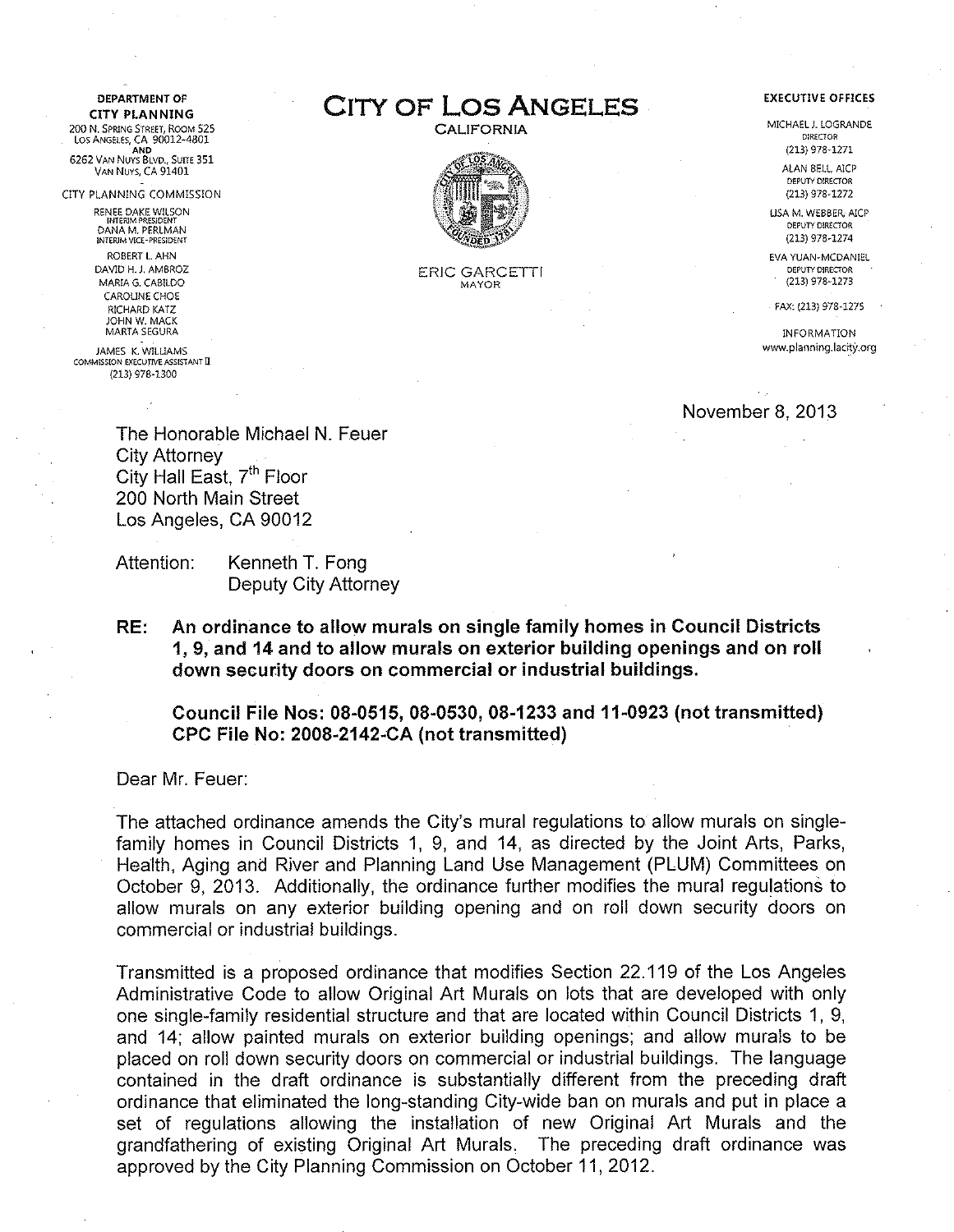## **ENVIRONMENTAL IMPACT**

Categorical Exemption CE-2013-3392-CE was signed on this matter on October 25, 2013. The Ordinance, creating an exception for Council Districts 1, 9, and 14 from the mural ban on single-family homes, was determined to constitute a Class 3 Categorical Exemption; where the adoption and implementation of the proposed ordinance will permit only "construction and location of limited numbers of new, small facilities or structures; installation of small new equipment and facilities in small structures; and the conversion of existing small structures from one use to another where only minor modifications are made in the exterior of the structure." (Section 15303).

Per City of Los Angeles CEQA Guidelines, the project constitutes a Class 3, Article 3 Categorical Exemption for "construction and location of limited numbers of new, small facilities or structures, installation of small new equipment and facilities in small structures; and the conversion of existing small structures from one use to another where only minor modifications are made in the exterior of the structure." Per CEOA Guidelines Section 15352, the passage of this ordinance by City Council is the final legislative action and constitutes an "approval" for purposes of CEQA.

## **FINDINGS**

**In accordance with Charter Section 556, the proposed ordinance (Appendix A) is in substantial conformance with the purposes, intent and provisions of the General Plan in that it supports:** 

Goal 3D of the Framework Element of the General Plan, "Pedestrian-oriented districts that provide local identity, commercial activity, and support Los Angeles' neighborhoods," - Appendix A specifically addresses Objective 3.8, to **"Reinforce existing** ... **neighborhood districts which accommodate a broad range of uses that** ... **promote neighborhood activity, are compatible with adjacent neighborhoods, and are developed as desirable places to work and visit" through implementation of Policy** 3.8.4, which aims to "enhance pedestrian activity by the design and siting of structures in accordance with Chapter 5 Urban Form and Neighborhood Design" toward enhanced "livability" by addressing the lack of "visual and recreational amenities"; and

Goal 3F of the Framework Element of the General Plans aims at creating, "Mixed-use centers that provide jobs, entertainment, culture, and serve the region," - Appendix A addresses Objective 3.10 to **"Reinforce existing and encourage the development of new regional centers that accommodate a broad range of uses that serve ... and are accessible to the region, are compatible with adjacent land uses, and are developed to enhance urban lifestyles" through implementation of Policy 3.10.3 by allowing for murals on private property which** "Provide for the development of public streetscape improvements, where appropriate."